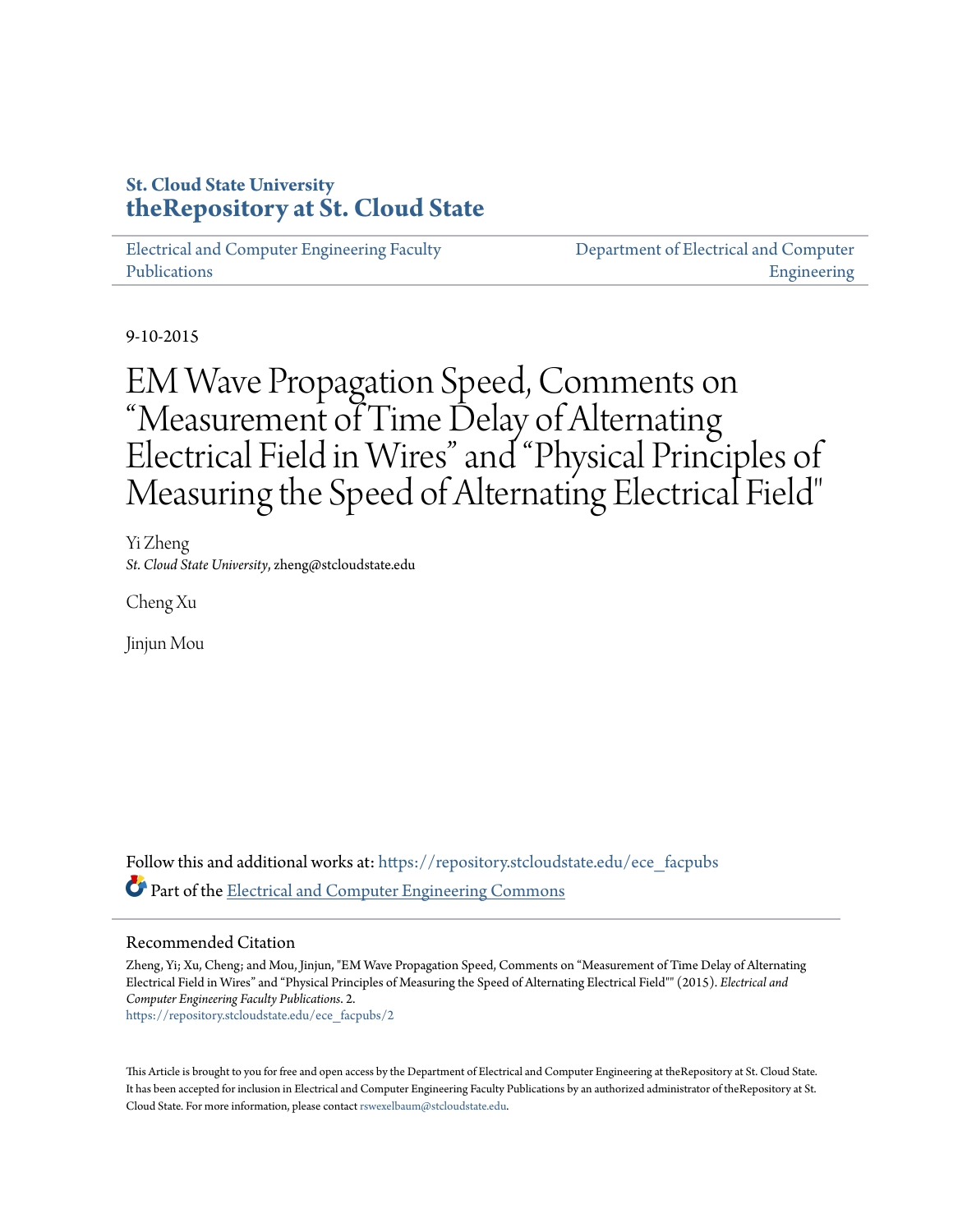# **EM Wave Propagation Speed, Comments on "Measurement of Time Delay of Alternating Electrical Field in Wires" and "Physical Principles of Measuring the Speed of Alternating Electrical Field"**

# **Yi Zheng, Cheng Xu, Jinjun Mou**

Department of Electrical and Computer Engineering, St. Cloud State University, St. Cloud, Minnesota, USA Email: [zheng@stcloudstate.edu](mailto:zheng@stcloudstate.edu)

Received: Aug.  $30<sup>th</sup>$ , 2015; accepted: Sep.  $10<sup>th</sup>$ , 2015; published: Sep.  $17<sup>th</sup>$ , 2015

Copyright © 2015 by authors and Hans Publishers Inc. This work is licensed under the Creative Commons Attribution International License (CC BY). <http://creativecommons.org/licenses/by/4.0/> ര $\circ$ ി Open Access

# **Abstract**

**The time shift of an electromagnetic wave at a single frequency between a transmitter and a receiver can be used to determine the phase velocity of the wave propagation only if there is no reflection at the receiver or the reflection is very small. The reflection adds additional phase shifts to the composted wave of an incident wave and a reflected wave so that the time difference of the composted wave is shifted between the transmitter and the receiver. This time difference may be either decreased or increased and even negative in a certain condition. Ignoring the phase shift and time shift induced by the reflection, the authors of two articles recently published on "Modern Physics" wrongly claim of "the speed of alternating electric field can be 20 times faster than the speed of light". The two articles are: "Measurement of Time Delay of Alternating Electrical Field in Wires" (Modern Physics, 2015, 5, 29-34) and "Physical Principles of Measuring the Speed of Alternating Electrical Field" (Modern Physics, 2015, 5, 35-39). In this communication note, theory and experiments are presented to falsify their claim.**

# **Keywords**

**Electromagnetic Field, Time Delay, Phase Velocity, Superluminal Speed**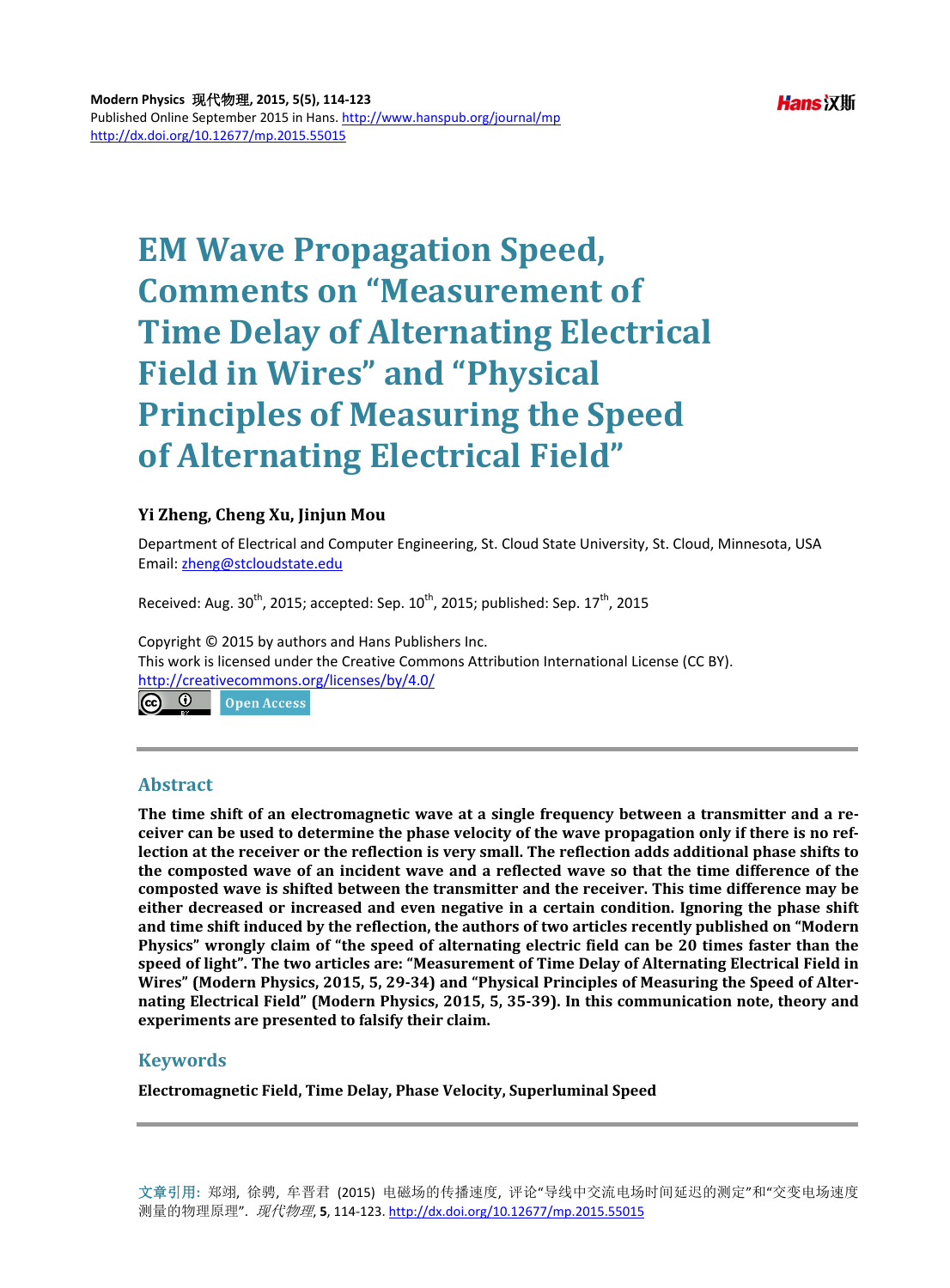# 电磁场的传播速度,评论"导线中交流电场 时间延迟的测定"和"交变电场速度测量 的物理原理"

# 郑翊,徐骋,牟晋君

圣克劳州立大学电子与计算机工程系,明尼苏达州,圣克劳德,美国 Email: [zheng@stcloudstate.edu](mailto:zheng@stcloudstate.edu)

收稿日期:2015年8月30日;录用日期:2015年9月10日;发布日期:2015年9月17日

# 摘 要

只有在没有反射或反射因素极小的情况下,在发射端和接收端电磁场的时间差可以用于计算电磁场从反 射端到接收端的传播相速度。由于反射,测量到的合成波的相位是入射波和反射波相位的合成,由反射 而引入的相位变化导致发射和接收端之间的同相位电磁波的时间差的移动。这种两点间的合成波的时间 差由于反射既能增加也可能减小,在一定的情况下,时间差还可以是负数。由于忽视因反射而引起的相 位差或时间差的变化,最近发表在《现代物理》上的两篇文章的作者们用带有反射的合成波的时间差计 算电场传播速度,并和光在自由空间里传播相速度比较,进而在两篇文章中错误地宣称: "交变电场的 速度超过光速**20**倍以上。**"**这两篇在《现代物理》上发表的文章是:"导线中交流电场时间延迟的测定" **(**现代物理,**2015**,**5**,**29-34)**和"交变电场速度测量的物理原理"**(**现代物理,**2015**,**5**,**35-39)**。此 评论文章用理论和实验数据推翻其文章"超光速**20**倍"的结论。

## 关键词

电磁场,相速度,时间延迟,超光速

# **1.** 引言

测量电磁场包括光的传播速度和时间延时,在现实科研和仪器设计中有大量的应用。从用高频的相 控阵天线到低频的材料测量仪器,常用的方法包括用单频率的相位差或时间差来反映测量距离、介质材 料性质、方向、角度、位置、等等。但是在这些仪器的设计里,工程师们需要保证接收端的阻抗匹配, 或者需校正因反射而加入的相位差和时间差的变化,否则会产生十分错误的测量结果。

在没有反射或反射因素很小的情况下,发射端和接收端的电磁场的时间差可以用于计算电磁场从发 射端到接收端之间传播的相速度。当接收端有反射时,反射会引起相位移动,这时发射端和接收端之间 同相位的时间差即包含由于距离引起的时间差也包含由于反射引起的相位移动。这种相位移动表现成合 成波的时间移动,这时测量到的时间差是由入射波和反射波的相位合成加上反射界面的影响而定,是在 一个大范围里的任意数值,随反射系数而变化。在此情况下,测量的合成波同相位的时间差不能直接用 来计算电磁场传播的相速度,而以此计算的速度与光在真空或空气自由空间里的相速度比较更是非常地 不恰当。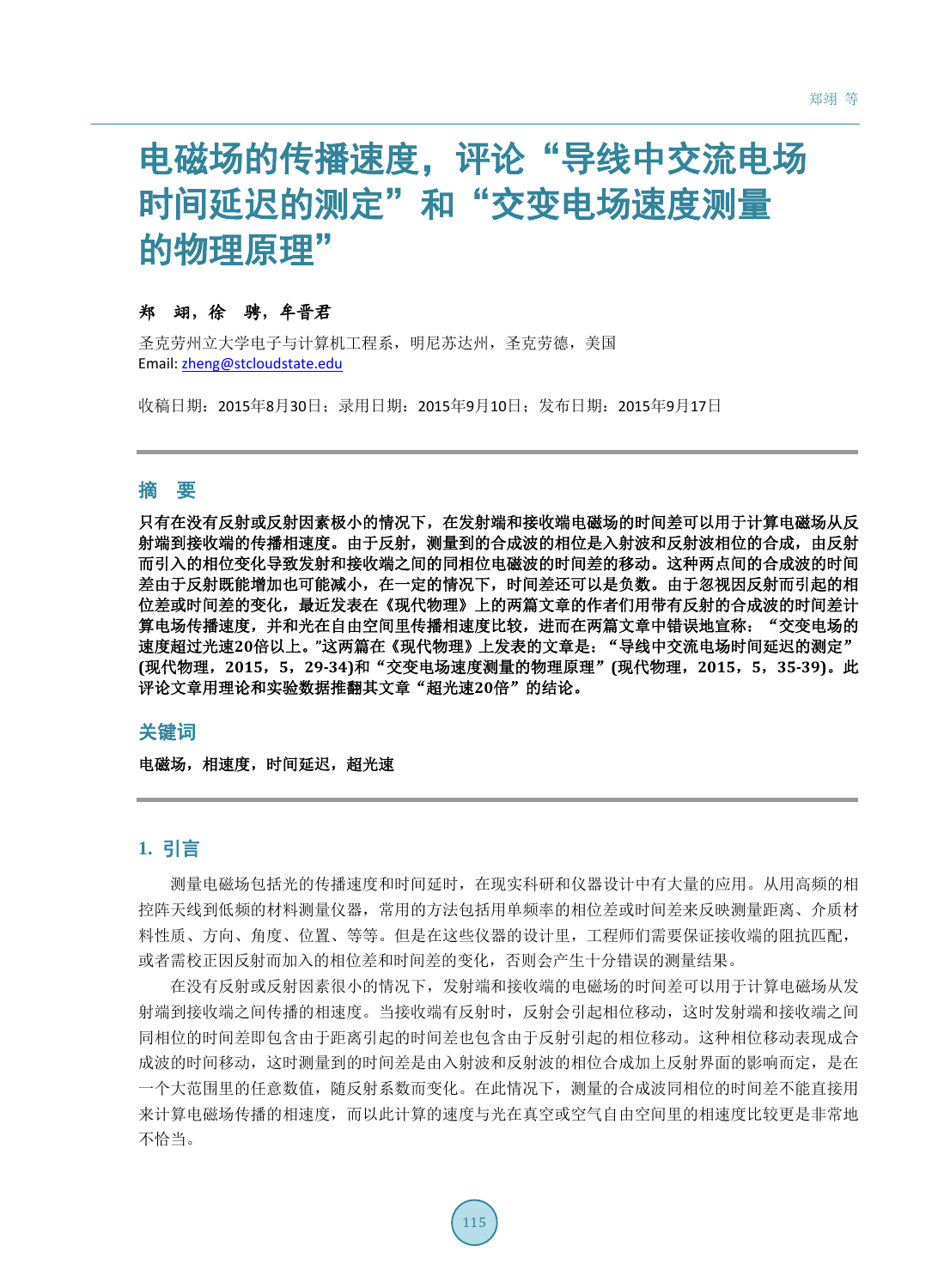最近有两篇在《现代物理》上发表的文章:《导线中交流电场时间延迟的测定》(现代物理,2015, 5,29-34) [\[1\]](#page-10-0)和《交变电场速度测量的物理原理》(现代物理,2015,5,35-39) [\[2\]](#page-10-1)。由于忽视了由于反射 而引起的合成波的相位移动造成的同相位的时间差移动,这两篇文章的作者用带有反射测量到的时间差 计算电场传播速度,不恰当地和光在自由空间里传播的相速度比较,进而在文章中错误地宣称: "交变 电场的速度超过光速 20 倍以上"[\[2\]](#page-10-1)。此文章指出这两篇文章关于此宣称的错误所在,用理论推导和实验 数据推翻其"超光速 20 倍"的结论。

### **2.** 电场的相速度

用马克斯韦尔的电磁场矢量公式可导出电磁波传播的相速度。参考任何一本电磁场的教科书[\[3\]](#page-10-2) [\[4\]](#page-10-3), 对在任意介质里单频交变电磁波:

$$
\nabla \times \boldsymbol{E} = -j\omega \boldsymbol{\mu} \boldsymbol{H} \tag{1}
$$

$$
\nabla \times \mathbf{H} = j\omega \boldsymbol{\varepsilon} \mathbf{E} \tag{2}
$$

 $\pm$ 式中的 $\varepsilon$ :

$$
\boldsymbol{\varepsilon} = \varepsilon_0 \varepsilon_r - j \frac{\sigma}{\omega} \tag{3}
$$

其中, σ是导电系数, ε,是相对介电常数, 对以一般非磁性介质, μ=μ<sub>0</sub>, μ<sub>0</sub>=4π×10<sup>-7</sup> H/m,  $_0 \approx \frac{1}{26} \times 10^{-9} \text{ F/m}$  $\varepsilon_0 \approx \frac{1}{36\pi} \times 10^{-9}$  F/m 。将(2)带入取了 ∇×的(1),可得:

$$
\nabla^2 \mathbf{E} + \omega^2 \mu \mathbf{\varepsilon} \mathbf{E} = 0 \tag{4}
$$

对于指向 *x* 方向,沿 *z* 方向传播的均匀平面波的电磁场包括光,(4)变成:

$$
\frac{\partial^2 E_x}{\partial z^2} + \omega^2 \mu \varepsilon E_x = 0 \tag{5}
$$

 $i\pm k = \omega \sqrt{\mu \varepsilon} = k_{\nu} - jk_{\nu}$ , (5)的解是:

$$
\boldsymbol{E} = \hat{\boldsymbol{x}} E_0 e^{-jkz} = \hat{\boldsymbol{x}} E_0 e^{-k_I z} e^{-jk_R z}
$$
(6)

因此,包含时间变量的均匀平面电磁波的电场解是:

$$
E(z,t) = \text{Re}\left\{Ee^{j\omega t}\right\} = \hat{x}E_0e^{-k_1z}\cos(\omega t - k_Rz)
$$
\n(7)

对固定的相位求时间导数,可以得到电场传播的相速度:

$$
\frac{d(\omega t - k_{R}z)}{dt} = \omega - k_{R} \frac{dz}{dt} = 0
$$
  

$$
v(t) = \frac{dz}{dt} = \frac{\omega}{k_{R}}
$$
 (8)

对在真空或空气自由空间里传播的电磁波包括光的相速度:

$$
c = \frac{\omega}{k_R} = \frac{1}{\sqrt{\mu_0 \varepsilon_0}} \approx 3 \times 10^8 \text{ m/s}
$$
 (9)

对以一般非磁性介质,电磁波的传播相速度是:

$$
v(t) = 3 \times 10^8 / \sqrt{\varepsilon_r}
$$
 (10)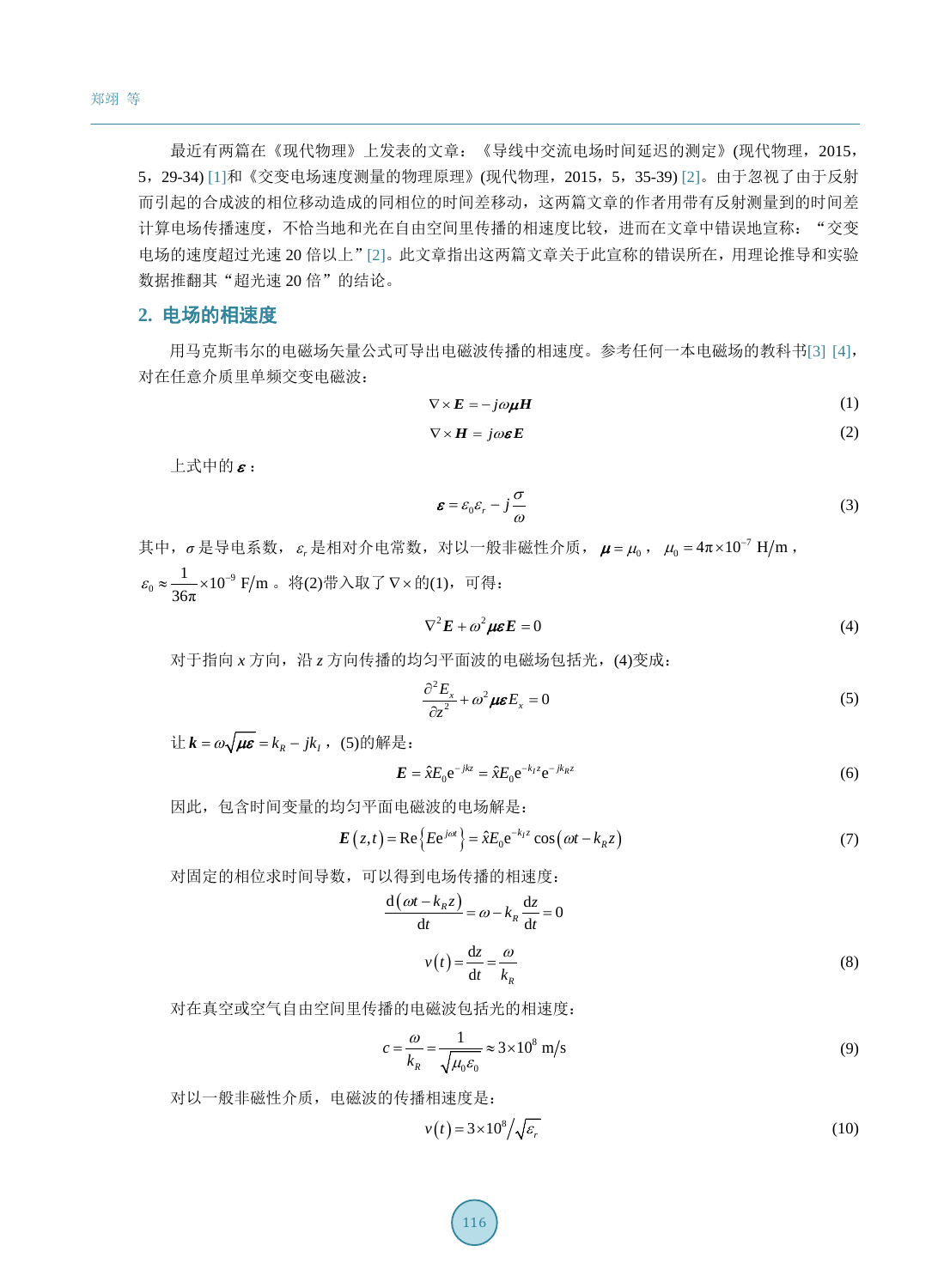对高导电介质包括金属[\[4\]](#page-10-3):

$$
v(t) = \sqrt{4\pi f/\mu \sigma} \tag{11}
$$

在没有反射的情况下, 两点间(z<sub>0</sub>,z<sub>0</sub> + Δz)的同相位时间差:

$$
\Delta t = \frac{\left[ \left( \omega t - k_R \left( z_0 + \Delta z \right) \right) - \left( \omega t - k_R z_0 \right) \right]}{\omega} = \frac{k_R \Delta z}{\omega} \tag{12}
$$

其中, *<sup>R</sup> k z* ∆ 是相位差。在已知距离 ∆*z* 的情况下,可得传播速度:

$$
v(t) = \frac{\Delta z}{\Delta t}
$$
 (13)

进而可得介质介电常数:

$$
\varepsilon_r = c/v(t) \tag{14}
$$

若已知速度的情况下,可得传播距离:

$$
\Delta z = v(t) \Delta t \tag{15}
$$

在相控阵天线应用中,发射和接收的时间差用于决定距离,两阵元的时间差可定角度和方向。在测 量介质材料的性质时,(12)到(15)常用到。但上述的一切都是基于发射和接收电路有很好的阻抗匹配,反 射极小。在工程实践中,根据应用的不同(长度、精度、和衰减等问题),无论频率高到吉赫兹,或者低到 千赫兹,都需要考虑反射问题。对于测量幅度的影响,一般大约按长度是否超过波长的 1%考虑[\[4\]](#page-10-3)。而 对精确测量相位差和波传播时间差,无论长短需要阻抗匹配,以降低反射波和反射系数对相位移动的影 响。文章[\[1\]](#page-10-0) [\[2\]](#page-10-1)用的是几兆赫兹,属射频范围,实验用的长度远超过其波长的 1%,而讨论问题是由相位 影响的时间差,因此需要讨论射频的反射问题。

#### **3.** 电场反射和反射引起的相位差变化

电磁波传播从一种介质传播到另一介质时,由于介质不一样,两种介质的(Complex wave number)波 导系数 k 不一样,一定方向上的入射波和反射波的两种介质的波导系数 k 必须满足相位匹配关系,因此 可导出入射系数*T* 和反射系数Γ [\[3\]](#page-10-2)。在入射场这边,总电场是:

$$
\boldsymbol{E}^t = \boldsymbol{E}^t + \boldsymbol{E}^r \tag{16}
$$

其中,  $E'$ 是入射电场,  $E'$ 是反射电场。关于入射电场和反射电场以及合成电场的讨论细节, 可见[\[3\]](#page-10-2) [\[4\]](#page-10-3)。 沿用上述平面波的解:

$$
\boldsymbol{E}^t = \hat{x} E_0 e^{-jkz} + \hat{x} \Gamma E_0 e^{jkz} \tag{17}
$$

其中的反射系数Γ由频率和两种介质的μ和ε定,可以是复数, Γ = |Γ|eiθ。对在介质 1 里垂直偏振波或 者水平偏振波入射到介质 2, 反射系数分别为[\[3\]](#page-10-2):

$$
\Gamma_{V} = \frac{\mu_{2}k_{z} - \mu_{1}k_{tz}}{\mu_{2}k_{z} + \mu_{1}k_{tz}}
$$
\n(18)

$$
\Gamma_H = \frac{\varepsilon_2 k_z - \varepsilon_1 k_{iz}}{\varepsilon_2 k_z + \varepsilon_1 k_{iz}}\tag{19}
$$

其中,  $k_{z}$  和  $k_{z}$  分别是  $k$  在介质 1 和 2 里  $z$  方向的分量。对于传输线, 上述公式变成[\[4\]](#page-10-3):

$$
\Gamma = \frac{Z_L - Z_0}{Z_L + Z_0} \tag{20}
$$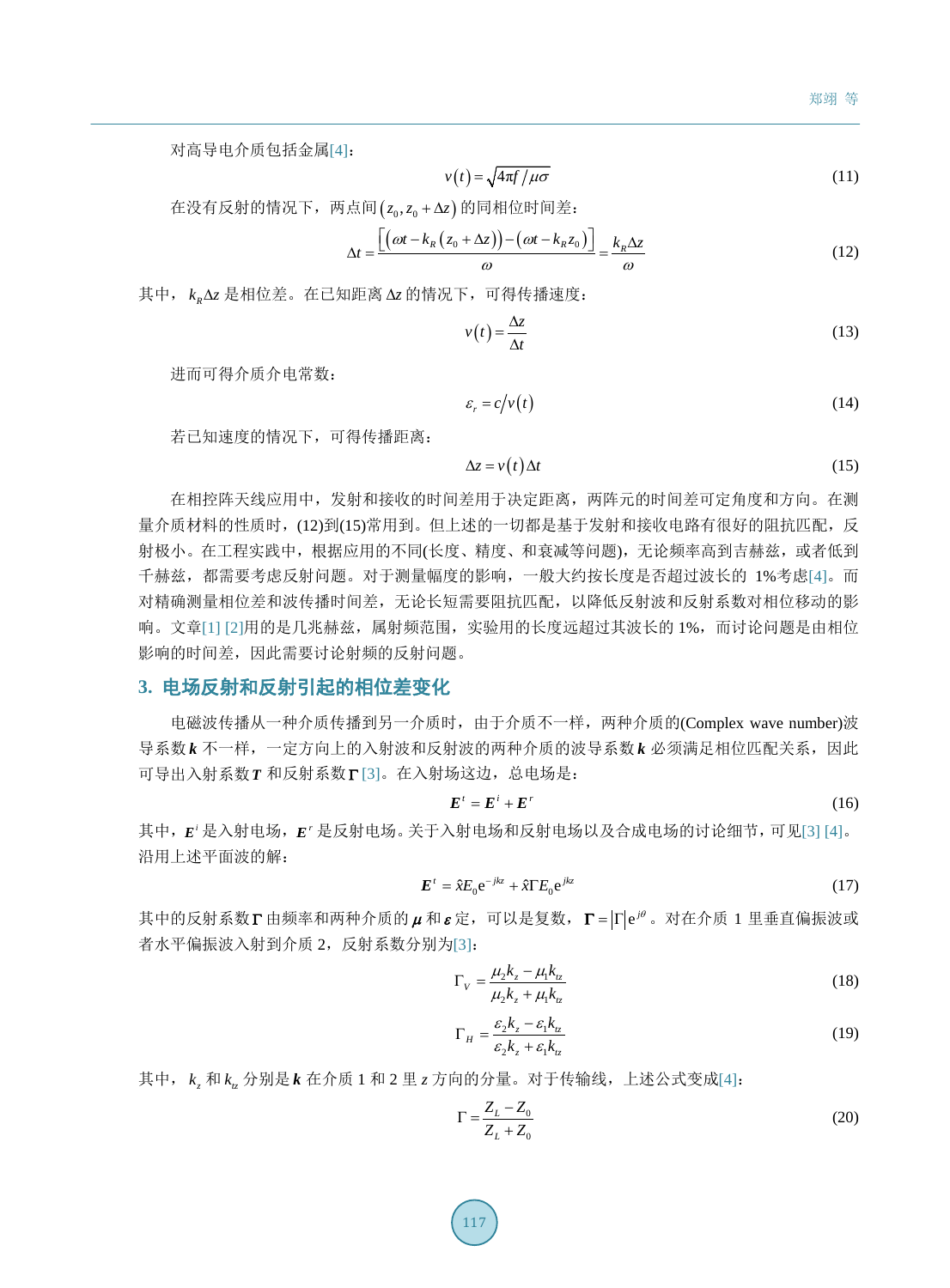其中, Z, 是负载阻抗, Z 是传输线特征阻抗。我们可以考虑三种情况:

1) 在无反射情况下, Γ = 0, 入射波的相速度可用(13)定, 两点之间的时间差或时间延时可用于计算 电场传播速度。这时,测量传输线上的距离 Δz 的前后两点和测量长线(z + Δz)和短线(z)是等效的, 它们 的相位差是  $k_{\nu}$   $\Delta z$ , 时间差是  $k_{\nu}$   $\Delta z/\omega$  =  $\Delta z/v(t)$ , 所以时间差可以用于计算传播速度。

 $(2)$  在全反射条件下,  $\Gamma = 1$ , 驻波产生:

$$
\boldsymbol{E}^t = \hat{\boldsymbol{x}} E_0 e^{-jkz} + \hat{\boldsymbol{x}} E_0 e^{jkz} = \hat{\boldsymbol{x}} 2 E_0 \cos(kz)
$$
 (21)

包括时间变量和距离变量的驻波是:

$$
\boldsymbol{E}^{t}\left(z,t\right) = \text{Re}\left\{\boldsymbol{E}^{t}e^{j\omega t}\right\} = \hat{x}2E_{0}\cos\left(kz\right)\cos\left(\omega t\right)
$$
\n(22)

这时在两同相位测量点(测量距离是Δz,由于三角函数cos(kz)的周期性,可以同相位),时间差(Δt) 等于零。这时,若按v(t)=Δz/Δt 计算速度, 就会的到无穷大的结论。而用此无穷大的速度并不代表电场 的传播速度,而以此速度与光波入射波在自由空间的相速度比较,这显然不恰当,并且光波在有界面的 路径上也能形成驻波。

3) 当 0 <  $|\Gamma|$  < 1 时, 合成波是入射波和反射波的合成加上反射界面的影响:

$$
E' = \hat{x} E_0 e^{-jkz} + \hat{x} \Gamma E_0 e^{jkz} = \hat{x} E_0 e^{-jkz} - \hat{x} \Gamma E_0 e^{-jkz} + \hat{x} \Gamma E_0 e^{-jkz} + \hat{x} \Gamma E_0 e^{jkz}
$$
(23)

对无损耗介质或损耗可忽略不计时,含时间变量的合成波:

$$
\boldsymbol{E}^{\prime}\left(z,t\right) = \hat{x}E_{0}\left[\cos\left(\omega t - kz\right) - \left|\Gamma\right|\cos\left(\omega t - kz + \theta\right) + 2\left|\Gamma\right|\cos\left(kz\right)\cos\left(\omega t + \theta\right)\right]
$$
\n(24)

分析(24),可以得到以下要点:

a) 没有反射时, Γ = 0, 情况和 1)相同, 已讨论。

b) 有反射但反射系数相位θ是零时,根据反射系数的大小,(24)中三项的合成波在距离 ∆*z* 两点之间 的相位差是 k Δz − Δø, Δø是因为反射而引起的相位移动。明显的, 此相位差是在零和 k Δz 之间的一个 任意值。而合成波在两点之间的时间差也是一个在零和 ∆*zvt*( ) 之间的一个任意值,用此任意数去计算出 的"电场传播速度"是一个从无穷大到 v(t) 之间的一个任意数, 随反射系数大小而变化。

c) 用两根长短不一样的传输线比较传播时间时, 如果两根线的特征阻抗或者阻抗匹配不一样, 两个  $\overline{D}$  反射系数的相位  $\theta$  不一样, 加上入射波和反射波的合成相位移动, 测量到的时间差可以超出零到 Δ*z*/ $v(t)$ 的范围,可以是负数,也可以高出 Δz/v(t)。用此任意数去估计出的"电场传播速度"也是一个任意数, 随反射系数变化。

d) 由于反射而引起的相位差变化会导致时间差(Δt = (kΔz - Δ¢)/ω) 变化, 而且其变化随频率降低而 相对变得明显。

e) 当传输线的阻抗即不和负载匹配, 也不和信号源阻抗匹配, 而传输线相对于波长足够长时, 将会 有多次反射。对固定长度的传输线,高频时会比较明显。这时合成波的相位移动会变得更复杂,(24)不反 映多次反射的合成波的情况。

反射系数 Γ 根据情况而不同。对于一般介质,反射系数 Γ 是由两种不同介质的 μ 和 ε 的函数, 这适 用于所有电磁波,包括光波。上述分析的关于反射影响的相位差和时间差变化,对所有频率的电磁场包 括光都会有同样问题,和反射面以及传输线与波长的比例有关。当用电缆线或裸铜线将信号发生器和示 波器联接在一起时,至少在示波器接收端有阻抗(或介质)不匹配而产生反射的问题。这是因为示波器的输 入阻抗(*ZL*)一般在 1 M 欧左右,而电缆线的阻抗(*Z*0)一般在 50 欧左右,裸铜线的等效电抗(*jωL*)根据粗细 和长短而定,而裸铜线的特征阻抗和裸铜线周围的传播介质和等效电抗有关。从(20)和(24)可知,反射系 数的相位可正可负,和距离影响一起,减小或增大反射波的相位,从而影响测量到的合成波同相位的时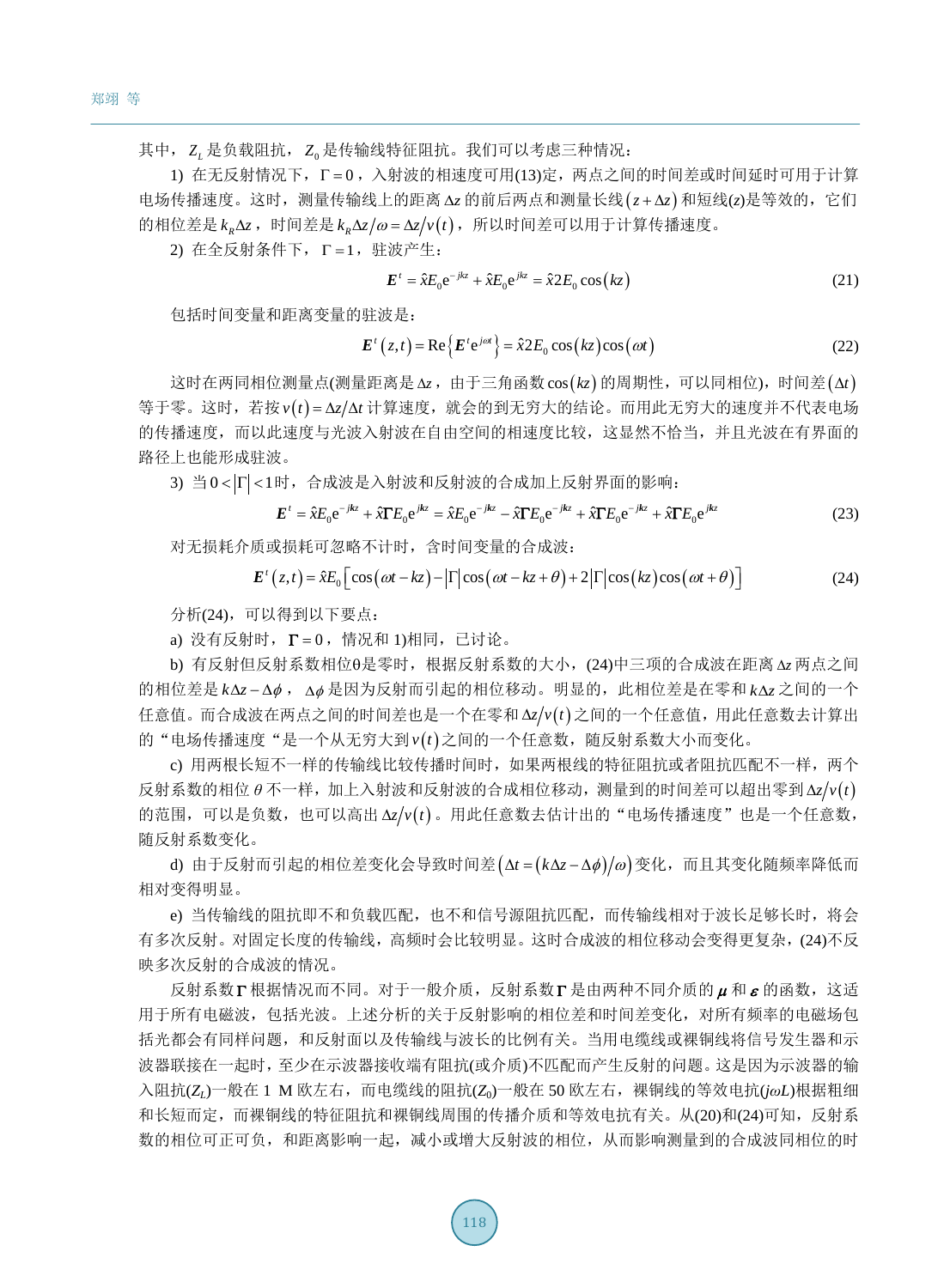间差。但这种变化的本质不是入射波的传播时间的改变,而是由于反射引起的合成波的相位变化,并且 这种变化是在一个大范围内任意的值。

因此,仅仅从理论上分析,我们可以看到;只有在没有反射的情况下,测量到的两点间的同相位的 时间差或者长短线之间的同相位时间差可以直接用于计算传播速度,此结论适用于高频和低频电磁波包 括光波。两篇文章[\[1\]](#page-10-0) [\[2\]](#page-10-1)用带有反射造成的一个任意数值和光波在自由空间里的相速度比较是错误的,至 少是不恰当的。

### **4.** 实验

按[\[1\]](#page-10-0) [\[2\]](#page-10-1)的实验参数和相近的参数,我们做了三个方面的实验。其实验装置如图 1 显示。信号发生器 (HP33120A)产生的信号经长线和短线分别接到示波器(Tektronix MSO2024)的两个输入通道, 匹配电阻按 实验情况区分,短线和长线按实验情况用电缆或裸铜线。用电缆时,每根线有接信号的芯线和地线。用 裸铜线时,分别用一根长线和一根短线接信号,但示波器和信号发生器的地线用和短线一样的长度相连,  $\text{Im}$ [\[1\]](#page-10-0) [\[2\]](#page-10-1)设置。示波器的输入阻抗是 1 兆欧姆 $\left( Z_{L}=10^{6}\ \Omega \right)$ 。

#### **4.1.** 用同轴电缆线的实验

对于电缆线而言,低频时,特征阻抗  $Z_0 = \sqrt{(R + j\omega L)/(G + j\omega C)}$ 是复数,绝对值在 50 到 60 多欧, 反射系数是复数。高频时,  $Z_0 = \sqrt{L/C} = 50 \Omega$ 。实验用的 RG-58/U 同轴电缆: 长线 4 米, 短线 1 米, 相 对介电常数  $\varepsilon$  = 2.3 。当用 RG58/U 同轴电缆做工程设计时, 对其电场信号(2 kHz 到几十 MHz)的传递时 间差可用应用工程手册注明的标准[\[5\]](#page-10-4):1.54 ns/英尺,此数值和按经典理论计算出的一致(对应 3 米的距离 差):

$$
\Delta t = \frac{(4-1)\sqrt{\varepsilon_r}}{3 \times 10^8} = 15.2 \text{ ns}
$$
 (25)

信号发生器产生 5 伏(峰峰值 = 10 伏)的 2 MHz 到 8 MHz 的信号, 经长短电缆线传到示波器的两个 输入端。和文章[\[1\]](#page-10-0) [\[2\]](#page-10-1)一样,同相位的时间差在示波器的通道 1 和通道 2 测量,将示波器设置调到最能分 辨两波形过零的相对相位,将幅值和时间分辨率档设到最高,用示波器的平均运算可得到较稳定测量值。 表中第一行的按经典理论或工程手册里列出的 RG58/U 的时间延时列[在表](#page-7-0) 1 的第一行(蓝色), 没有用任何 终端阻抗的测量值列在第二行,终端用了 50 欧负载电阻(值精确度是 5%)的测量值列在第三行(红色)。注 意第二行基本反映了要点(c)讨论的情况,第三行基本反映了(a)讨论的情况。

此实验显示:用同轴电缆时,若阻抗不匹配,测量到的合成波在两点间的时间差,也会出现时间差 减小的现象,不是只有裸铜线才会出现,而且对低频率更明显,和理论分析一致。请注意到,8 MHz 时, 时间差是 2.82 ns, 若用[\[1\]](#page-10-0) [\[2\]](#page-10-1)的思路, 8 MHz 时也比光速快 5 倍多。其实, 这种现象用更短的传输线, 在更高的频率也会出现,而不是[\[1\]](#page-10-0) [\[2\]](#page-10-1)宣称的"低频"现象。但我们知道,这是由于反射引入的相位移动 而致。但阻抗匹配时,测量到的时间差和同轴电缆的标准时间差一致。

### **4.2.** 用裸铜线按文献**[\[1\]](#page-10-0) [\[2\]](#page-10-1)**实验设置的实验

[如图](#page-7-1) 1 所示,6.4 米的裸铜线作为长线,0.4 米的裸铜线作短线,另外一根 0.4 米的裸铜线作地线。 按经典理论,几兆赫信号属高频射频范畴,电磁波基本在金属导线表面上传播,传播介质是空气,6.4 米 和 0.4 米铜线的时间差应该是:

$$
\Delta t = \frac{6.4 - 0.4}{3 \times 10^8} = 20.0 \text{ ns}
$$
 (26)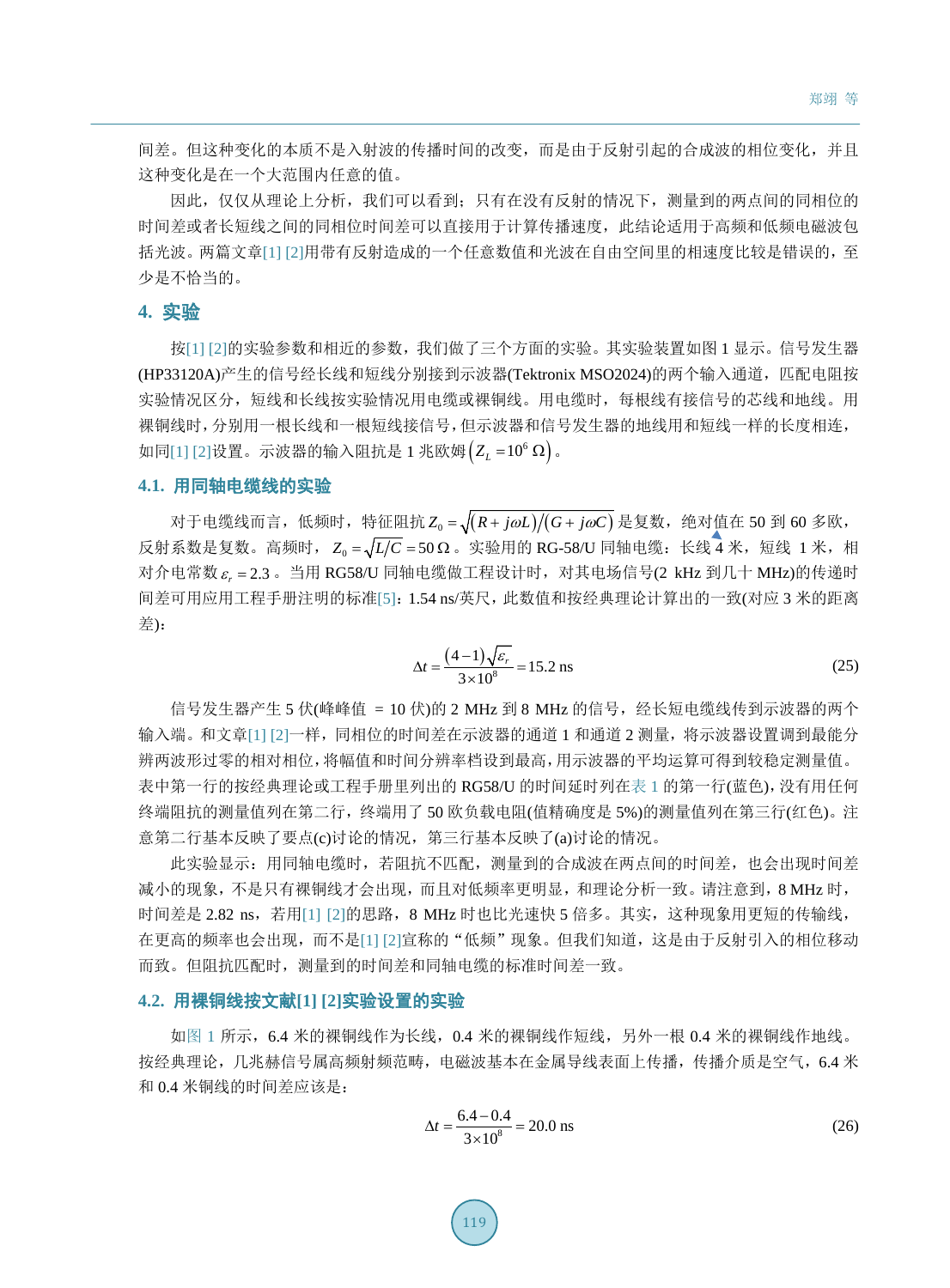

<span id="page-7-1"></span>**Figure 1.** Experiment set up for measuring time difference between two wires having different length 图 **1.** 测量电信号经长短不同的传播线的时间差实验装置

#### <span id="page-7-0"></span>**Table 1.** Experiment results with RG58/U cable 表 **1.** 用 RG58/U 电缆线的实验测量值

| 时间差, ns       | 2 MHz | 3 MHz | 4 MHz | 5 MHz       | 6 MHz | 7 MHz | 8 MHz |  |
|---------------|-------|-------|-------|-------------|-------|-------|-------|--|
| 理论计算值         | 15.2  | 15.2  | 15.2  | <b>15.2</b> | 15.2  | 15.2  | 15.2  |  |
| 没有阻抗匹配测量值     | 1.00  | 1.38  | 1.50  | 1.52        | 1.83  | 2.02  | 2.82  |  |
| 用 50 欧阻抗匹配测量值 | 18.4  | 17.7  | 17.0  | 16.6        | 16.1  | 15.8  | 15.7  |  |

此铜线和示波器相连时,反射系数和裸铜线的传播电磁波的特征阻抗有关。这时,裸铜线的特征阻 抗不是它的等效阻抗。关于铜线的等效阻抗,可以用理论计算估算[\[6\]](#page-10-5)。6.4 米裸铜线(1.34 毫米直径)的电 感大约是 11.3 µH,对应 2 MHz 到 8 MHz 的频率,其电抗在 143 欧姆到 571 欧姆之间。同样的,0.4 米的 的电感大约是 487 nH,对应 2 MHz 到 8 MHz 的频率,其电抗在 6.15 欧姆到 24.5 欧姆之间。这些电抗区 间大致符合用 Agilent 8753ES 网络分析仪的测量值。

如何计算裸铜线的传输电磁场的特征阻比较复杂。几兆赫兹的射频信号在铜线表面和空气传播,(对 完全在空气里的传播,空气的特征阻抗大约是 377 欧姆)。但按[\[1\]](#page-10-0) [\[2\]](#page-10-1)文章实验的设置,地线和信号线长 短不同,走向也不一致,线的几何分布复杂而不确定,准确计算此实验的裸铜线特征阻抗复杂,但应该 在几十到几百欧姆范围,而且随频率和几何分布变化。无论如何,裸铜线的传输电磁场的特征阻抗和 1 兆欧姆的示波器输入阻抗相比,有严重的不匹配和反射,而且由于特征阻抗的不一样,长短线的反射系 数不一样。在高频时,裸铜线还会和信号源阻抗不匹配,会有多次反射。

由于长线的在空间里的布线会影响到长线的特征阻抗和反射系数,进而影响到测量结果。 我们将长 线按三种不同的几何走向测量:

- 1) 圆形:长线从信号源到示波器的走向和布线近似于一个圆。
- 2) 矩形:长线从信号源到示波器的走向和布线近似于平行的矩形,相距大约 1 米。
- 3) 任意一:长线从信号源到示波器的走向和布线任意但不相交,最小距离大于 0.5 米。

4) 任意二:长线从信号源到示波器的走向和布线任意但不相交,最小距离大于 0.5 米。

电磁波在长短线上传播的时间差的理论值列[在表](#page-8-0) 2 的第一行(蓝色)。按[\[1\]](#page-10-0) [\[2\]](#page-10-1)实验设置相似的测试值 列[在表](#page-8-0) 2 的第二、第四、第六、和第七行,结果和[\[1\]](#page-10-0) [\[2\]](#page-10-1)的实验结果相似,但不完全一致。圆形和矩形测 量值相似不奇怪,因为两种布线只有微小的不同,非常相似。两种任意布线和其它两种的测量值相当不 同,除测量误差外,在长度有限的裸铜线里传播几兆射频信号时,特征阻抗因空间布线不一样而造成不 同的反射系数,从而引起不同的相位移动,而造成同相位的时间差不一样。可以看到,由于复杂的反射 环境包括多次反射,对于不同的频率,时间差或低于或高于理论值,甚至是负值。而同样的设置,仅仅 空间布线不一样,时间差可以是几倍的不同。足可见,用这样的任意变化的值去和光在自由空间里的传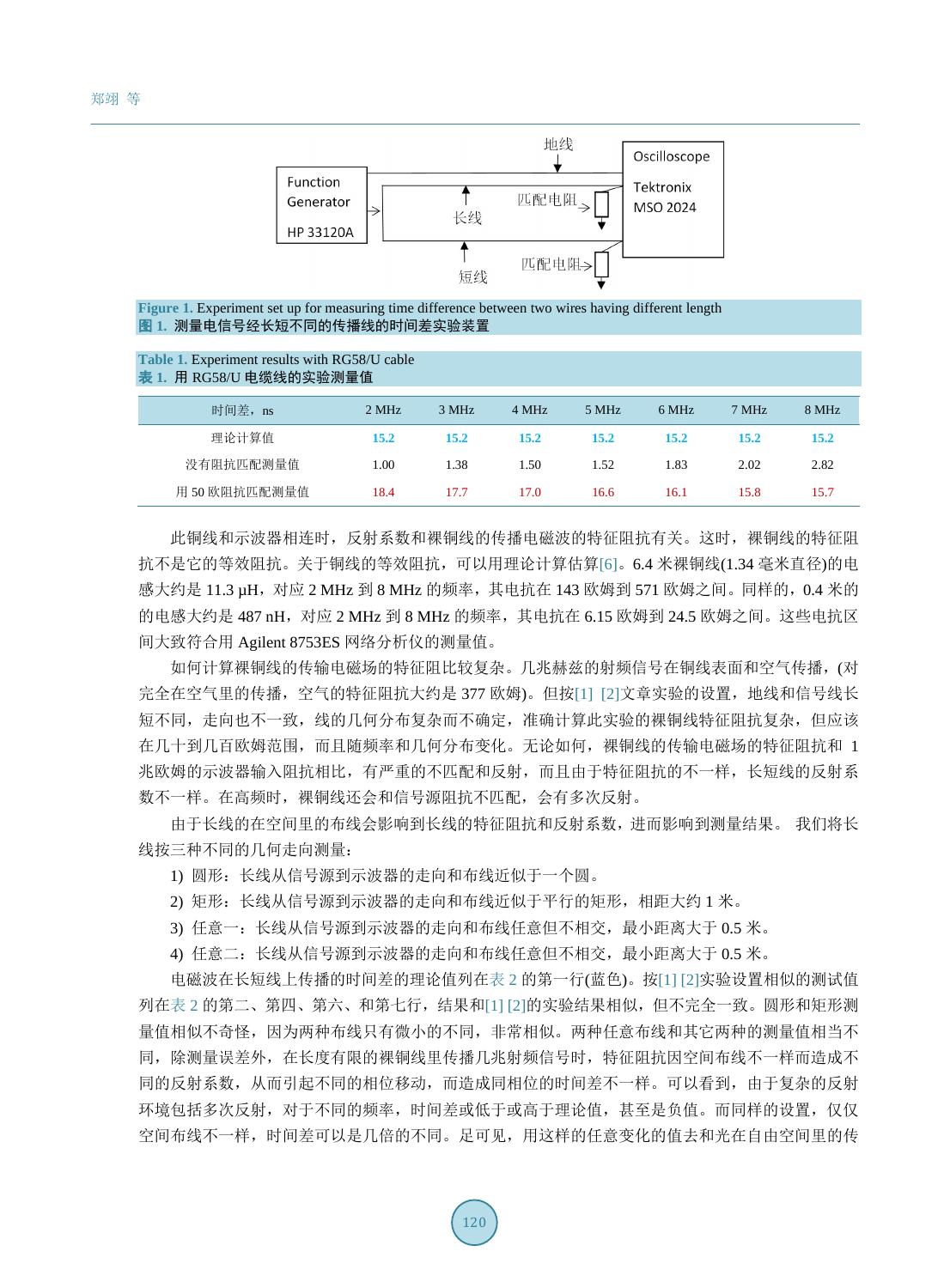播比是多么的错误。

我们将一个 390 欧姆的电阻当作负载阻抗接在和长线的示波器端口,园形和矩形布线的时间差基本 高于但接近理论值(第三行,第五行,红色)。

对任意形布线二,我们将一个 150 电阻接在长线到示波器的端口,将一个 20 欧的电阻接在短线接示 波器的端口,其测量值列在第八行(红色),其测量值和理论值基本一致。

实验用的电波峰峰值是 10 伏。无阻抗匹配时,对应 2 兆赫兹到 6 兆赫兹,长线上的峰峰值从十几伏 到 20 伏左右(用 1 千赫兹时,峰峰值基本是 10 伏)。无阻抗匹配时, 对应 7 兆赫兹到 8 兆赫兹, 长线上的 峰峰值基本都超过 30 伏。这说明: 当传输线的长度和波长的比例高达一定时,由于发射端和接受端都有 阻抗不匹配问题,反射和多次反射存在。如 4.1 的实验显示,当传输线缩短时,出现在 4.2 实验的 2 兆赫 兹到 6 兆赫兹的现象也会出现在 8 兆赫兹;反之, 对 2 兆赫兹到 6 兆赫兹, 在加倍加长的传输线上, 也 会出现多次反射情况。

### **4.3.** 用裸铜线和电缆线做长短线的实验

**Table 2. <b>Experiment results** with pure copper with pure copper with pure copper wire copper wire copper wire copper wire copper wire copper wire copper wire copper wire copper wire copper wire copper wire copper wire cop

为了显示用合成波的时间差受反射系数的严重影响,我们设计了第三个实验:0.4 米的短线用电缆线, 7.6 米的长线用裸线,若没有阻抗匹配,长短线阻抗的反射系数严重不一样,故这种严重的反射系数的不 一致,会严重影响测量的时间差,按理论分析,其结果会在很大的一个范围内变化。若阻抗匹配,按理 论计算的时间差是:

$$
\Delta t = \frac{7.6}{3 \times 10^8} - \frac{1\sqrt{2.3}}{3 \times 10^8} = 20.3 \text{ ns}
$$
 (27)

理论值列[在表](#page-8-1) 3 的第一行。第二行是没有匹配的测量值,由于反射和非常不同的反射系数,测量值 变化成负值。但在长短线的终端分别用了两个 50 欧的电阻后,测量的值高于理论值,但在 8 兆赫兹时,

<span id="page-8-0"></span>

| $\mu$ and $\mu$ . Experiment results with pure copper where<br>表 2. 用裸铜线的实验测量值 |               |             |       |       |             |       |             |
|--------------------------------------------------------------------------------|---------------|-------------|-------|-------|-------------|-------|-------------|
| 时间差, ns                                                                        | 2 MHz         | 3 MHz       | 4 MHz | 5 MHz | 6 MHz       | 7 MHz | 8 MHz       |
| 理论计算值                                                                          | <b>20.0</b>   | <b>20.0</b> | 20.0  | 20.0  | <b>20.0</b> | 20.0  | 20.0        |
| 圆形, 没有阻抗匹配的测量值                                                                 | 0.12          | 1.18        | 1.44  | 2.60  | 1.57        | 7.45  | 39.5        |
| 圆形, 长线用 390 欧姆阻抗匹配的测量值                                                         | 23.6          | 24.52       | 26.22 | 28.0  | 29.2        | 31.3  | 34.4        |
| 矩形, 没有阻抗匹配的测量值                                                                 | $-0.61$       | 1.15        | 1.51  | 2.20  | 1.39        | 6.63  | 42.1        |
| 矩形, 长线用 390 欧姆阻抗匹配的测量值                                                         | 19.5          | 23.3        | 24.8  | 27.1  | 29.1        | 30.72 | 33.9        |
| 任意形 1, 没有阻抗匹配的测量值                                                              | $-0.73$       | $-0.22$     | 2.04  | 5.60  | 5.92        | 19.8  | 45.2        |
| 任意形 2, 没有阻抗匹配的测量值                                                              | $\approx 0.0$ | 1.00        | 3.30  | 9.40  | 7.50        | 25.0  | 39.0        |
| 任意形 2, 长线用 150 欧姆,<br>短线用 20 欧姆阻抗匹配的测量值                                        | 21.4          | 23.7        | 21.7  | 22.4  | 21.4        | 20.0  | <b>20.0</b> |

<span id="page-8-1"></span>**Table 3.** Experiment results by using pure copper wire long path and RG58/U as short path 表 **3.** 用裸铜线做长线和用电缆线做短线的实验测量值

| 时间差,<br>ns | 2 MHz   | 3 MHz   | 4 MHz   | 5 MHz   | 6 MHz   | 7 MHz | 8 MHz |
|------------|---------|---------|---------|---------|---------|-------|-------|
| 理论计算值      | 20.3    | 20.3    | 20.3    | 20.3    | 20.3    | 20.3  | 20.3  |
| 没有阻抗匹配的测量值 | $-6.00$ | $-4.70$ | $-4.40$ | $-2.40$ | $-0.70$ | 2.47  | 29.7  |
| 有阻抗匹配的测量值  | 74.8    | 55.5    | 43.3    | 36.8    | 29.2    | 27.5  | 25.2  |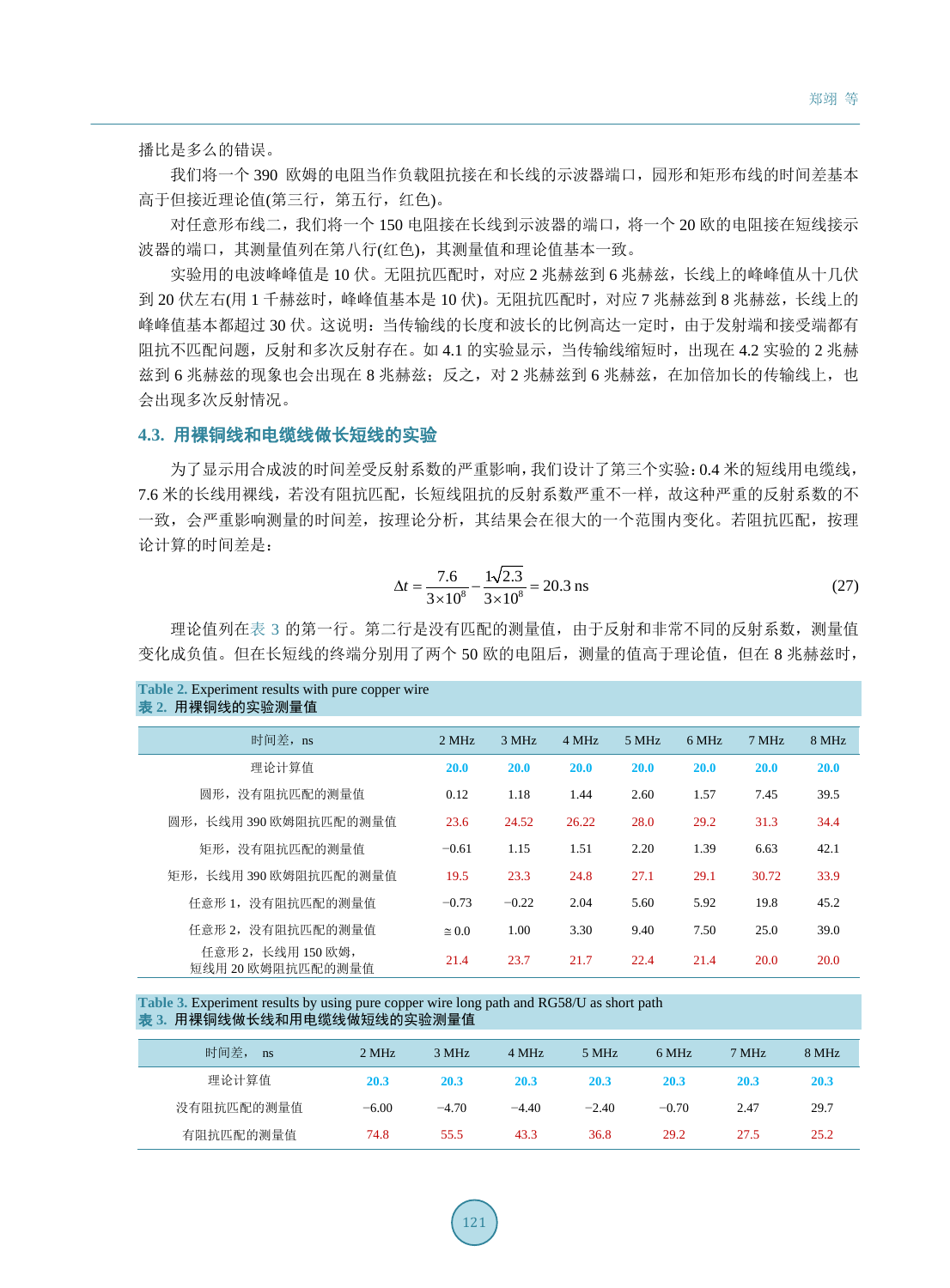测量值接近理论值。这时,用电缆线的短线阻抗基本匹配,长线负载阻抗小于传输线阻抗而阻抗不匹配 但接近。用小电阻的目的是显示,低频的时间差可以比理论值高。另外,[如表](#page-8-1) 3 第三行显示,高频时, 时间差接近理论值,如前分析,这种影响对相对低的频率明显。

### **5.** 讨论

计算电磁场传播的相速度可以用没有反射的电磁场在两点之间的时间差。所谓的光速(3 × 10<sup>8</sup>米/秒) 就是指这样在自由空间的相速度。而通常和光速比较的电场传播速度也是指这样的相速度。在有反射的 情况下,测量到的时间差是入射波和反射波合成的时间差,是一个随反射系数在一个范围内变化的任意 值,并不代表入射电磁场传播的速度,和光速比较十分不恰当。

在全反射的情况下,对于传播距离上的两点,驻波同相位的时间差等于零,这时用时间差计算的"电 场速度"是无穷大,是没有意义的。在非全反射情况下,其两点的相位差和时间差受驻波分量和入射波 分量的影响,其比例由反射系数大小而定。在此文讨论的实验条件下,当负载阻抗远高于或低于传输线 特征阻抗时,反射系数会变化,而反射系数的相位会减小或增加,而测量到的合成波在两点间或长短线 之间的时间差会增加或减小,不但可以比理论值低,还可以是负值或者超过理论值。需要强调的是,这 些现象在一定条件下,对所有频率的电磁场波都适合,包括光波和低频电场(当距离和波长之比达到一定 数值时,比如 1% [\[4\]\)](#page-10-3)。

我们用实验数据证明在反射大大减小的情况下,测量到的时间差符合经典的电磁场理论。我们的大 量实验数据也证明:在有反射情况下,时间差可以减小也可以增大,这也符合经典电磁场理论。而这种 时间差的减小并不是只有用裸铜线或低于 6 兆赫兹时才有。这是因为反射引入相位移动,而相位移动而 造成合成波形移位,从而造成同相位时间差的移动,但本质是反射引入的相位移动的结果,不反映入射 波的传播速度。用一个随反射系数而变化的随机值去计算传播速度至少是不合适的。

我们的实验证明了这种时间差的减小对裸铜线和同轴电缆的效应是同样的。而且在用裸铜线和同轴 电缆做长短线的实验中,我们明确地显示了由于两种不同的反射系数对间差的影响不同,使得时间差既 可以是负值,也可以高于理论值。

裸铜线的空间布线也影响结果,因此用无阻抗匹配的裸铜线的测量结果在一定的范围内是随机的。 对某种实验设置,使用不同的负载阻抗,我们可以控制时间差低于或高于理论时间差。明显的,用那些 阻抗没有匹配下测量的一个在很大范围里的随机时间差去计算电场传播速度,会得到文章[\[1\]](#page-10-0) [\[2\]](#page-10-1)的经不起 推敲的超光速的错误结论。

在用长短线的实验中,不一样的反射系数对时间差的影响不一样。这种由于反射系数而引起的一个 固定的相位差,换算成的时间差随频率下降而变化增加。这是为什么反射引起的时间差的对低频更明显 的原因之一。

在没有阻抗匹配的实验中,对几兆赫兹信号,测量到幅值大大超过信号源输出电压幅值,非常明显 的不能否定的反射现象。

所有的没有阻抗匹配的实验结果,基本上可以在各种不同的频率复制,只要传输线长度和波长的比 例保持加上反射系数的保持。即和频率无关也和裸铜线无关。

此文所阐述的观点和我们多年用几十 kHz 到几个 GHz 电磁波用于各种应用测量相位的经验一致(相 控阵天线,减低反射和干扰的电路设计,超声激励定量剪切波弹黏性测量,精确测距仪,材料特性测试 仪,光纤骆驼干涉仪,软组织测量医疗仪器设计,等等)。否则,在有反射情况下,错误地用时间差进行 运算,会导致很多常用仪器产生严重的测量偏差。另外,按文章[\[1\]](#page-10-0) [\[2\]](#page-10-1)测量的超光速 20 倍的电场速度, 几兆赫频率范围的脉冲数字电路的方波会因为几兆赫频率(2 MH 到 8 MHz)相速度的几十倍的不同而造成